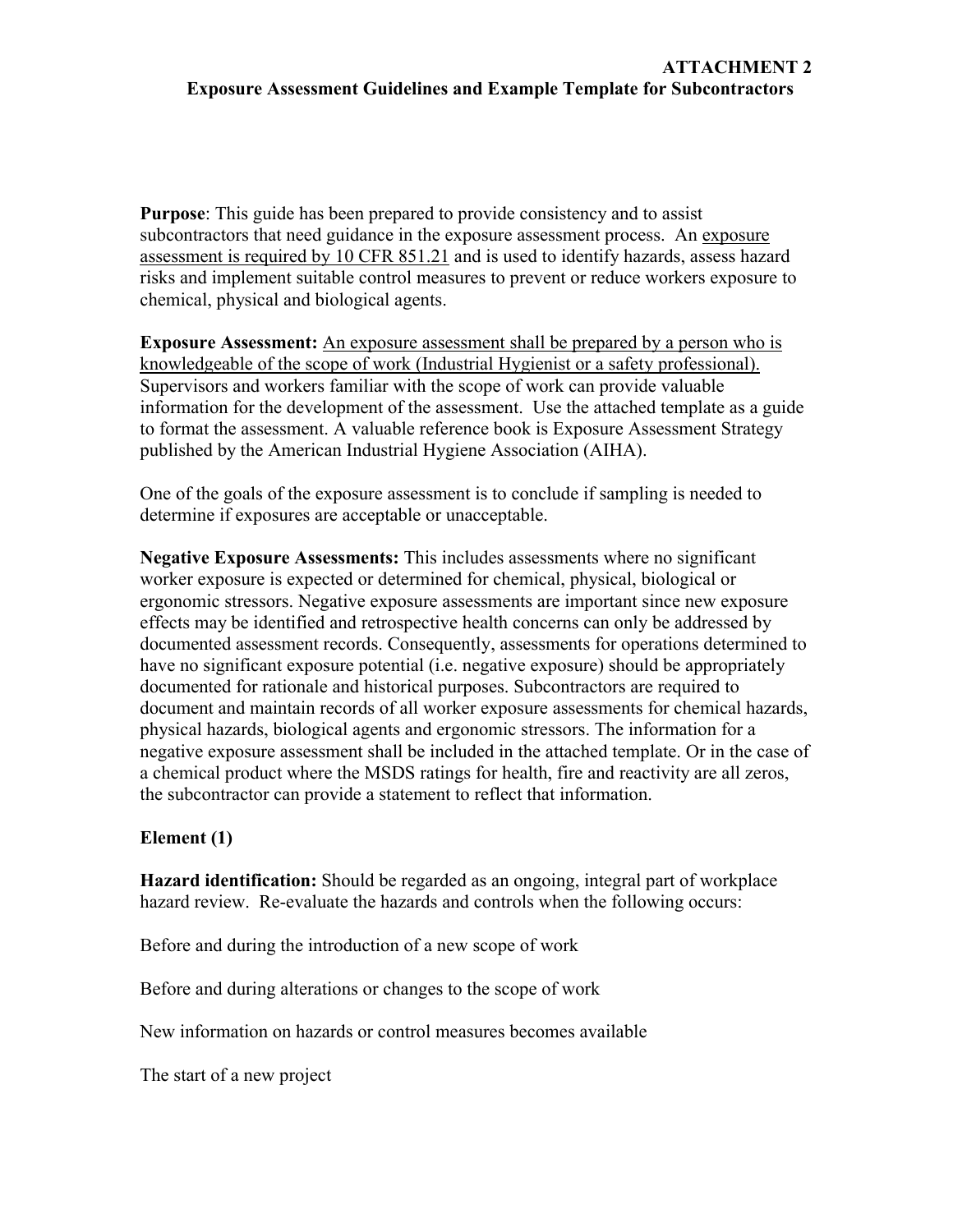A change in the work process, tools, equipment or machinery

Introduction of new chemicals or substances

Significant changes in weather conditions that will effect the scope of work and / or safety of the workers

## **Element (2)**

**Hazard risk assessment**: Refers to the process of assessing risks associated with each hazard identified during the hazard identification process.

Subcontractors should evaluate each hazard to determine its' level of risk. Risk assessments are very important as they form an integral part of a good occupational health and safety management plan. They help to: create awareness of hazards and risks, identify who may be at risk, determine if existing control measures are adequate or if more should be done, prevent injuries or illnesses when done at the design or planning stage, and prioritize hazards and control measures. To research the hazard, subcontractors should consider the following information:

- Product information / manufacturer documentation,
- Past experience (workers, etc)
- Legislated requirements and/or applicable standards
- Industry codes of practice / best practices
- Health and safety material about the hazard such as material safety data sheets (MSDSs), or other manufacturer information
- Information from reputable organizations
- Results of testing (atmospheric, air sampling of workplace, biological, etc)
- The expertise of an occupational health and safety professional
- Information about previous injuries, illnesses, "near misses", lessons learned, accident reports etc.

**Ranking or prioritizing hazards** is one way to determine the potential for accident, injury or illness. The subcontractor should consider the following when ranking and prioritizing hazards:

- Percentage of workforce exposed
- Frequency of exposure
- Degree of harm likely to result from the exposure
- Probability of occurrence

**Hazard assessment record keeping:** Keeping records of your hazard assessment and any control actions taken is very important. The subcontractor records should provide the following information: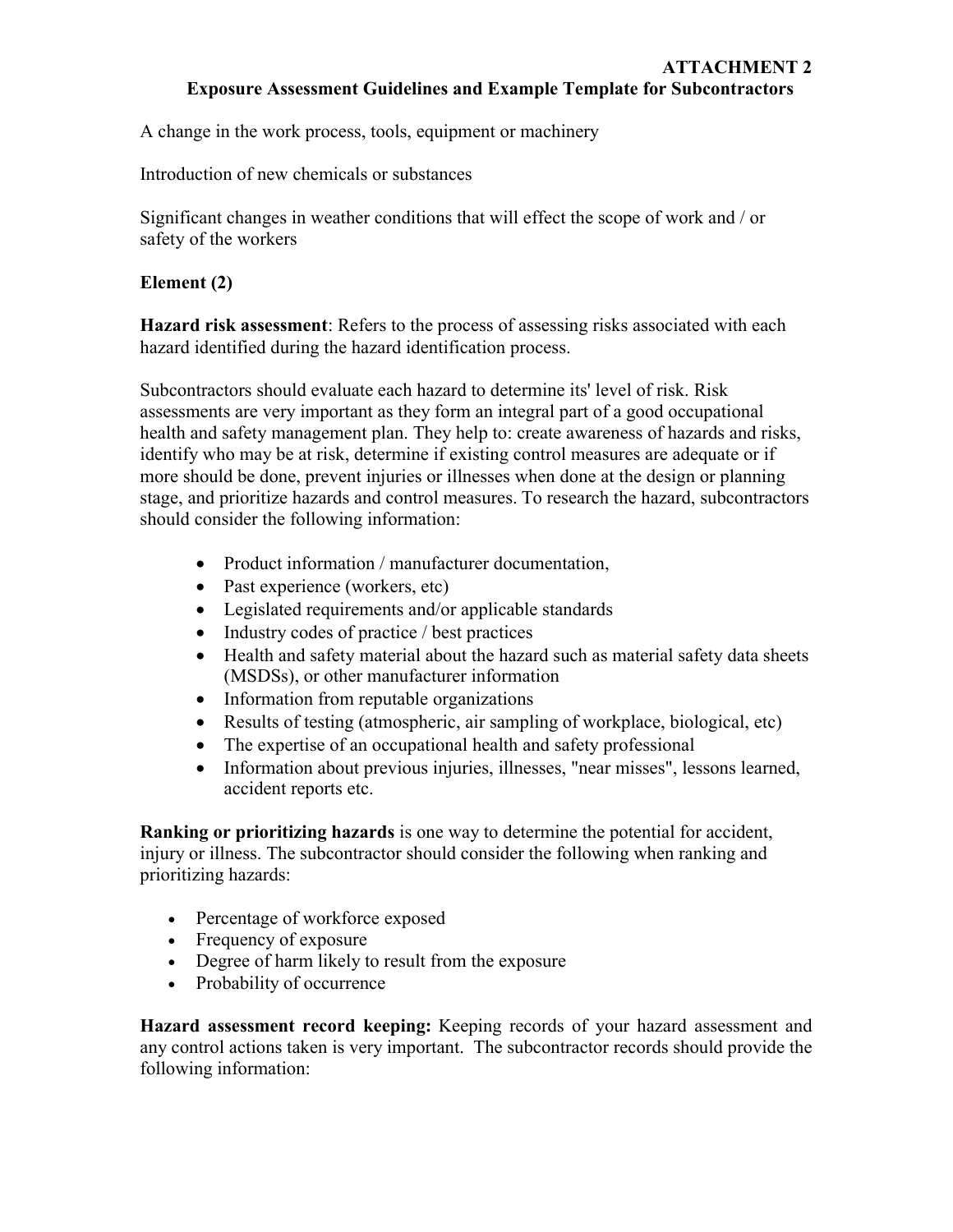- Evidence that a quality exposure assessment was conducted
- Determination of the risks involved
- Control measures were suitable for the risk $(s)$
- Hazards in the workplace were evaluated and monitored
- Conclusions and lessons learned

It is most important that the conclusions reached about risks are documented and that any supporting information on how that decision was made is included in associated records.

## **Element (3)**

**Hazard control program:** A hazard control program consist of all steps necessary to protect workers from exposure to a harmful substance or system, and the procedures required to monitor worker exposure and their health to hazards such as hazardous chemicals, materials or substance, or other types such as noise and vibration. A written workplace hazard control program will outline which methods are being used to control the exposure and how these controls will be monitored for effectiveness.

Hazard control provides a means by which risks can be systematically evaluated against a set of control options, known as the "hierarchy of controls" to determine the most effective control methods for the risks associated with each hazard. This process involves analyzing the data collected during the hazard identification and risk assessment processes, and developing a strategic plan to control the risks identified.

**Use of hierarchy of controls:** The Hierarchy of Control is a list of control measures, in priority order, that shall be used to eliminate or minimize exposure to the hazard. The hierarchy of control provides a sequence of options which offer a number of ways to approach the hazard control process. The subcontractor's worker's protection program

**-Elimination of hazards:** An option use to get rid of the hazard altogether. The best way to eliminate the risk is to completely remove the hazard. It is the first line of defense for eliminating employee exposure. Subcontractors shall fully exercise this option at every opportunity when feasible or practical.

-**Substitution of hazards**: Substitution involves replacing a highly toxic substance or hazardous work practice with a less toxic substance / hazardous one. Use this option when feasible.

**-Use of engineering controls**: If the hazard cannot be eliminated, substituted or isolated, an engineering control is the next preferred option. It involves such things as guards, introducing remote stop and start buttons, and use of muffling to (WPP) shall reference the use of the hierarchy controls for controlling workplace hazards. reduce noise levels. Use this option when feasible and practical.

**-Use of work practices and administrative controls to limit exposure**: Includes the use of warning signs, regular rest breaks for employees exposed to hot environments,